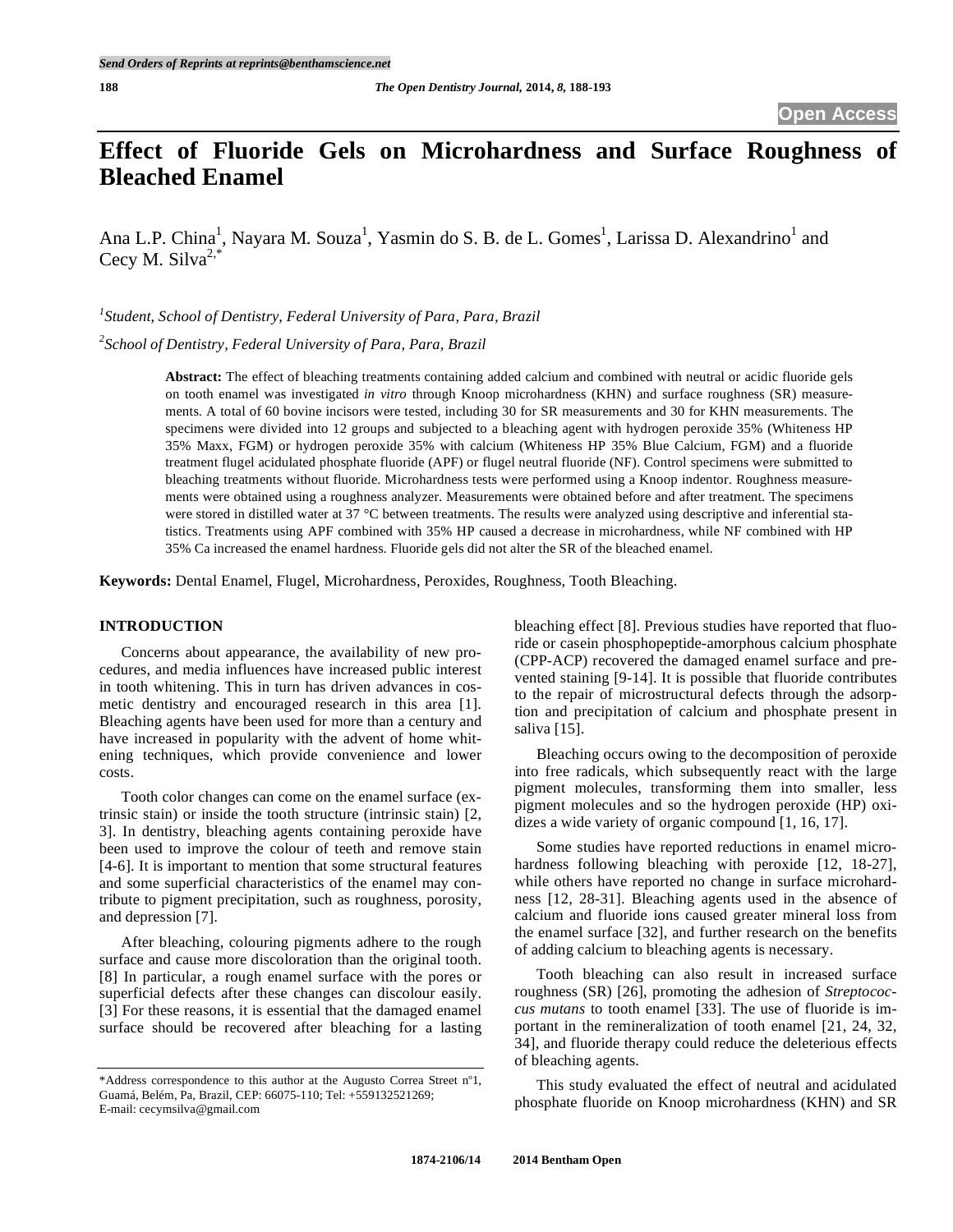|  |  |  | Table 1. Summary of experimental groups. |  |
|--|--|--|------------------------------------------|--|
|--|--|--|------------------------------------------|--|

| <b>Test</b>          | <b>Bleaching Agent</b> | <b>Fluoride Therapy</b>                                         | Group            |
|----------------------|------------------------|-----------------------------------------------------------------|------------------|
| $\operatorname{KHN}$ |                        | $\ensuremath{\mathrm{S}}\xspace/\ensuremath{\mathrm{F}}\xspace$ | J.               |
|                      | 35% HP <sup>a</sup>    | NF <sup>c</sup>                                                 | $\boldsymbol{2}$ |
|                      |                        | FFA <sup>c</sup>                                                | 3                |
|                      | 35% HP with $Ca^b$     | $\ensuremath{\mathrm{S}}\xspace/\ensuremath{\mathrm{F}}\xspace$ | $\overline{4}$   |
|                      |                        | $\rm{NF}$                                                       | 5                |
|                      |                        | <b>FFA</b>                                                      | 6                |
| ${\rm SR}$           | 35% HP                 | $\ensuremath{\mathrm{S}}\xspace/\ensuremath{\mathrm{F}}\xspace$ | $\overline{7}$   |
|                      |                        | $\rm{NF}$                                                       | $\,8\,$          |
|                      |                        | <b>FFA</b>                                                      | 9                |
|                      | 35% HP Ca              | $\ensuremath{\mathrm{S}}\xspace/\ensuremath{\mathrm{F}}\xspace$ | $10\,$           |
|                      |                        | $\rm{NF}$                                                       | $11\,$           |
|                      |                        | <b>FFA</b>                                                      | 12               |

Whiteness HP Maxx, FGM Products Odontol. Ltda., Joinville, SC, Brazil.

Whiteness HP Blue Calcium, FGM Products Odontol. Ltda., Joinville, SC, Brazil.

Flugel, DFL Industry and Trade S.A, Jacarepaguá, RJ, Brazil

of enamel bleached using 35% hydrogen peroxide (HP) with and without added calcium. Our null hypotheses were that neither the pH of the fluoride gel nor the presence of added calcium would affect KHN or SR of tooth enamel bleached with HP.

#### **METHODOLOGY**

## **Specimen Preparation**

The use of bovine teeth in this research project was approved by the Ethics Committee for Animal Research-CEPAN under protocol 004/2011. A total of 60 bovine incisors were obtained and visually inspected to exclude those with stains, cracks, or fractures in the labial surfaces of the enamel. After careful cleaning, the specimens were stored at 4 °C in distilled water until use.

The surface roughness was tested on a 4 mm x 4 mm flattened section on the buccal surface of the teeth. The trimmed portion always corresponded to the central area of the coronary labial surface so that the enamel prisms were obtained with the same inclinations. The buccal surfaces were flattened on an APL-4 (AROTEC Ltda, São Paulo, Brazil) polisher using 220, 400, 600, and 1200-grit abrasive paper under running water.

KHN measurements were performed on  $4 \times 4 \times 3$  mm thick sections removed from the buccal coronary surfaces using double sided steel discs. The sections were planarized in an APL-4 polisher (AROTEC Ltda, São Paulo, Brazil) using 400, 500, 600, and 1200-grit abrasive paper (3M Brazil, Sumaré, SP, Brazil) under a stream of water. The enamel was polished using a micromotor and felt disc (Diamond Flex, FGM, Joinville, SC, Brazil) impregnated with diamond polishing paste (Diamond Excel, FGM, Joinville, SC, Brazil). A chemically activated acrylic resin lacquer (Vipio Flash / Dental Vipio) was used to embed the samples inside 12 mm-diameter, 2 mm-tall PVC tubes (Akros) so that the labial surface (enamel) remained exposed.

#### **Experimental Groups**

The specimens were randomly divided into 12 groups (n  $= 10$  samples per group) according to test method, bleaching agent, and fluoride therapy (Table **1**).

The samples were bleached during three sessions at intervals of 7 d, totaling 14 d of bleaching. After each session, the specimens were washed with running water for 1 min. Following washing, NF gel was applied for 4 min or APF was applied for 1 min. The samples were stored in distilled water at 37 °C between bleaching sessions. The control groups were subjected to bleaching but not fluoride therapy (Y/F).

#### **Microhardness Testing**

Six groups of specimens  $(G1-G6)$  were subjected to KHN testing which was performed in a Future-Tech Microhardness Tester (Shimadzu Corporation, Kyoto, Japan) before and after treatment. During each measurement, five indentations were made by applying a Knoop indenter under a load of 100 gf for 15 s. The results were subjected to descriptive and inferential statistical analysis (one-way ANOVA and Student's t-test for paired and independent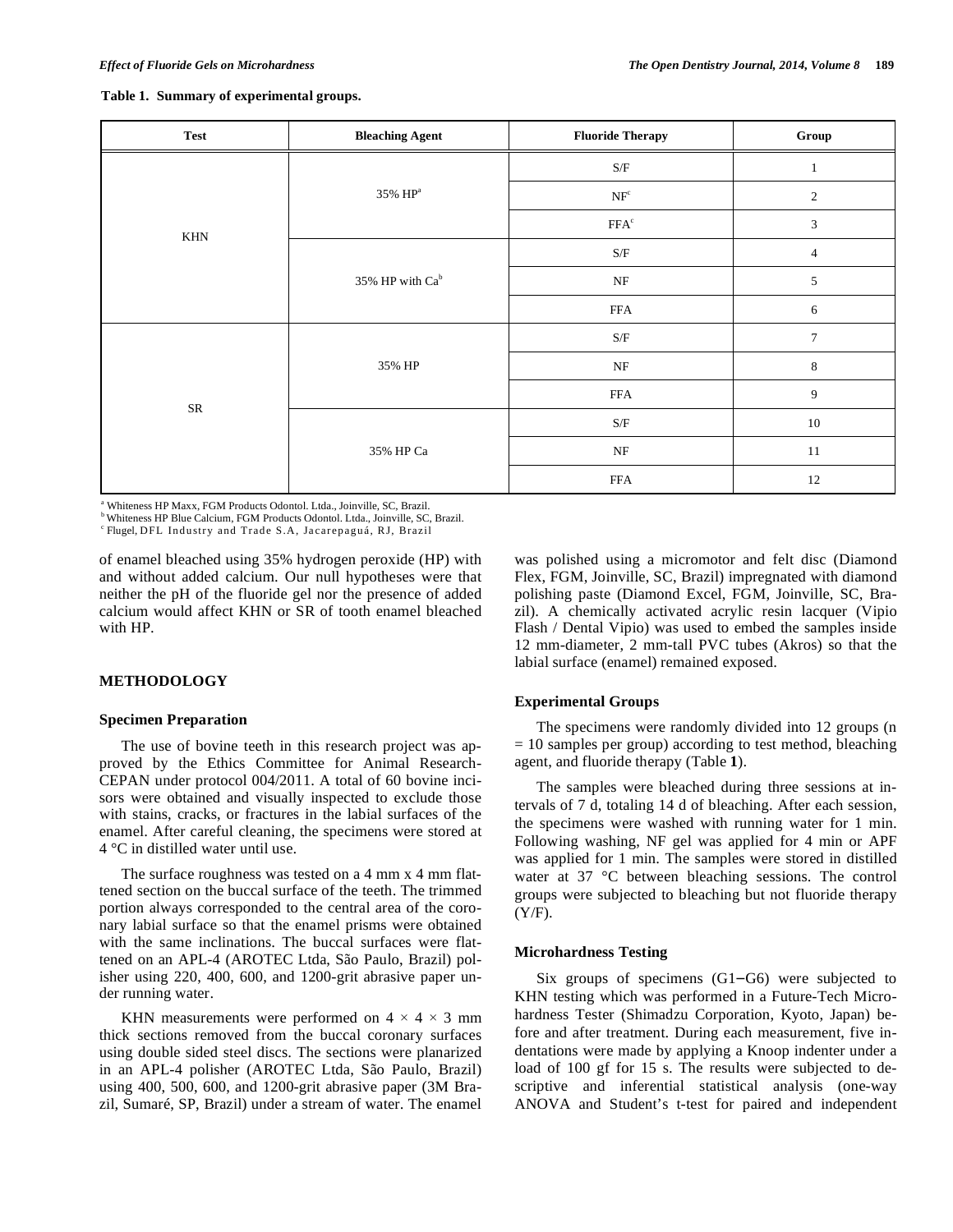#### **Table 2. Initial and final microhardness measurements of enamel samples.**

|                            | KHN (mean $\pm$ SD) | P                  |                    |  |
|----------------------------|---------------------|--------------------|--------------------|--|
| <b>Analysis Groups</b>     | <b>Initial</b>      | Final              |                    |  |
| $G1 - 35\%$ HP S/F         | $259.89 \pm 18.44$  | $205.22 \pm 31.47$ | .0030 <sup>a</sup> |  |
| G <sub>2</sub> - 35% HP FN | $266.37 \pm 27.84$  | $205.33 \pm 31.56$ | .0540 <sup>a</sup> |  |
| G3 - 35% HP FFA            | $256.2 \pm 13.05$   | $198.06 \pm 28.32$ | .0111 <sup>a</sup> |  |
| G4 - 35% HP w/ Ca S/F      | $241.30 \pm 21.41$  | $210.11 \pm 48.06$ | .2216 <sup>a</sup> |  |
| G5 - 35% HP w/ Ca FN       | $271.12 \pm 27.24$  | $283.66 \pm 28.28$ | .1297 <sup>a</sup> |  |
| G6 - 35% HP w/ Ca FFA      | $225.24 \pm 25.94$  | $196.90 \pm 20.85$ | .1858 <sup>a</sup> |  |

a Student's t-test for for independent samples.

SD, standard deviation.

#### **Table 3. Changes in microhardness for enamel samples.**

| <b>Analysis Groups</b>     | Mean Change $(\pm SD)$ in KHN<br><b>From Initial to Final Value</b> | $\mathbf{p}$    |
|----------------------------|---------------------------------------------------------------------|-----------------|
| $G1 - 35\%$ HP S/F         | $-54.67 \pm 18.98$                                                  |                 |
| G <sub>2</sub> - 35% HP FN | $-61.04 \pm 31.56$                                                  |                 |
| G3 - 35% HP FFA            | $-58.14 \pm 29.10$                                                  | $.0344^{\circ}$ |
| G4 - 35% HP w/ Ca S/F      | $-31.18 \pm 63.69$                                                  |                 |
| G5 - 35% HP w/ Ca FN       | $12.54 \pm 14.74$                                                   |                 |
| G6 - 35% HP w/ Ca FFA      | $-28.33 \pm 39.71$                                                  |                 |

a One-way ANOVA

SD, standard deviation

samples), using the Microsoft Excel 2010® (Microsoft Office package, Microsoft Corporation, Redmond, Washington, USA,  $2010$ ) and the BioEstat  $5.0^\circ$  (Instituto de Desenvolvimento Sustentável Mamirauá – IDSM / MCT / CNPq, Belém, Pará, Brazil, 2007) software packages. The alpha level adopted for rejection of the null hypothesis was  $\leq 5\%$ .

## **Roughness Testing**

Six groups of specimens  $(G7-G12)$  were subjected to SR testing. The SR of each sample was measured before and after treatment using a Surftest SJ 201 (Mitutoyo Sul Americana Ltda, São Paulo, Brazil) roughness analyzer. The specimen was mounted horizontally using wax (NewWax 7) and the tip of the analyzer traversed the central 0.25 mm. The average roughness (Ra) was determined from three diametrically opposed measurements. The results were subjected to descriptive and inferential statistical analysis (oneway ANOVA and Student's t-test for paired and independent samples), using the Microsoft Excel 2010<sup>®</sup> (Microsoft Office package, Microsoft Corporation, Redmond, Washington, USA, 2010) and the BioEstat  $5.0^{\circ}$  (Instituto de Desenvolvimento Sustentável Mamirauá – IDSM / MCT / CNPq, Belém, Pará, Brazil, 2007) software packages. The alpha level adopted for rejection of the null hypothesis was  $\leq 5\%$ .

## **RESULTS**

## Microhardness (G1-G6)

As shown in Table **2**, within-group initial KHN values differed from final KHN values in groups G1 and G3, but not in groups G2, G4, or G5.

There was a significant overall effect of group on magnitude of change in microhardness from the initial to the final measurement (Table **3**).

As shown in Table **4**, inter-group comparisons of the magnitude of change in microhardness revealed a group difference between the G2 and G5 changes. The G3/G6 and G1/G4 pairs and the G1/G2/G3 and G4/G5/G6 trios, however, showed no significant differences in KHN changes between compared groups.

#### **Roughness (G7G12)**

The experimental treatments that produced significant effects on KHN, described above, did not affect roughness of the enamel surface. No significant differences between the initial and final SR measurements were identified for groups G7-G12 (Student's t-test, Table 5).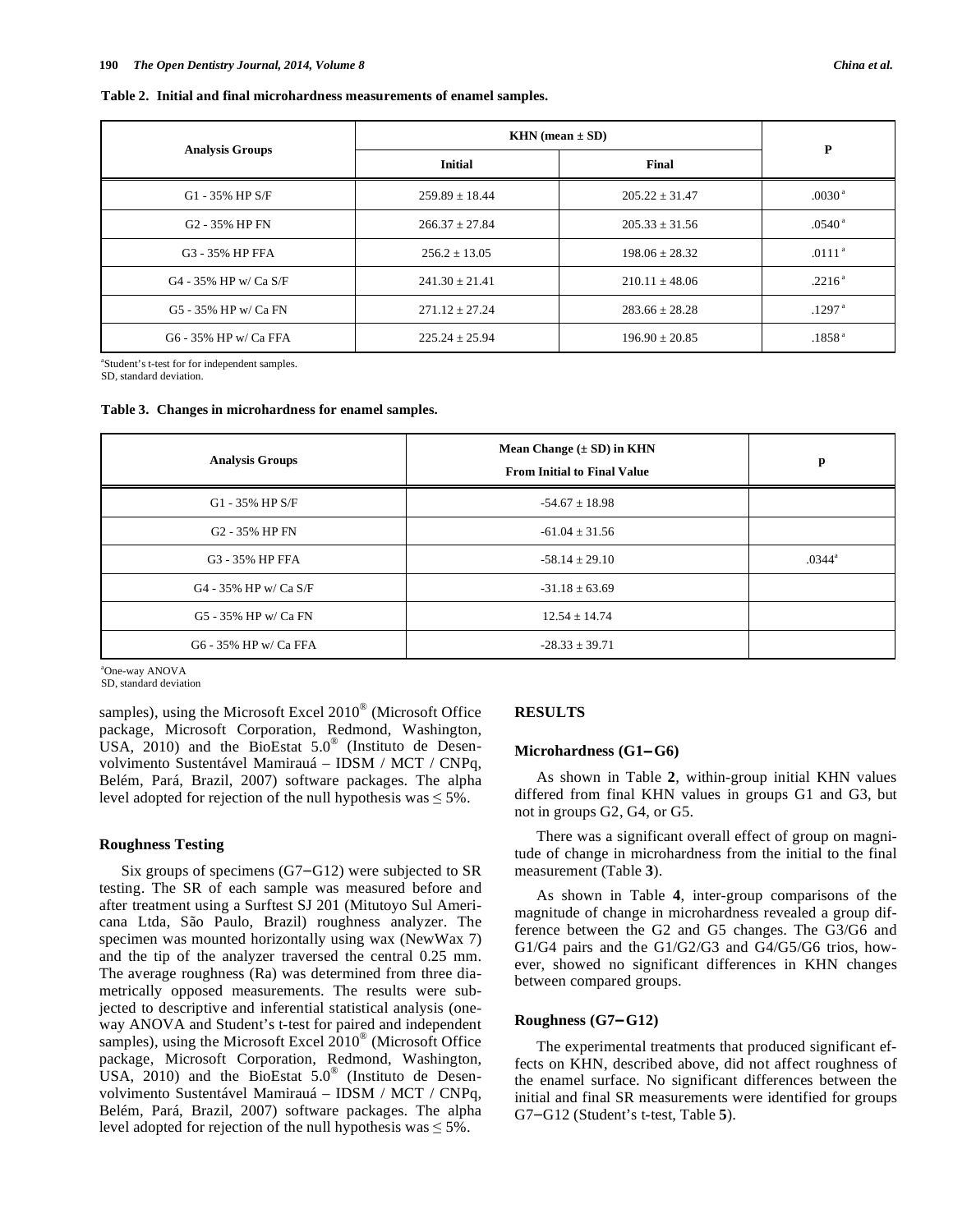#### **Table 4. Group comparisons of microhardness variation.**

| <b>KHN Variation Comparison</b> | D                  |
|---------------------------------|--------------------|
| $G1 \times G4$                  | .4736 <sup>a</sup> |
| $G2 \times G5$                  | .0052 <sup>a</sup> |
| $G3 \times G6$                  | .2127 <sup>a</sup> |
| $G1 \times G2 \times G3$        | .9335 $^{\rm b}$   |
| $G4 \times G5 \times G6$        | .2551 $^{\rm b}$   |

a Student's t-test with Welch's correction for independent samples. <sup>b</sup>One-way ANOVA.

#### **Table 5. Comparison of pre- and post-treatment SR of enamel samples.**

|                        | $SR (mean \pm SD)$ | $\mathbf{P}$    |                       |
|------------------------|--------------------|-----------------|-----------------------|
| <b>Analysis Groups</b> | <b>Initial</b>     | Final           |                       |
| $G7 - 35\%$ HP S/F     | $0.18 \pm 0.06$    | $0.09 \pm 0.08$ | $0.1520^{\text{a}}$   |
| G8 - 35% HP FN         | $0.15 \pm 0.05$    | $0.10 \pm 0.04$ | 0.1102 <sup>a</sup>   |
| G9 - 35% HP FFA        | $0.19 \pm 0.06$    | $0.19 \pm 0.08$ | $0.9651$ <sup>a</sup> |
| G10 - 35% HP w/ Ca S/F | $0.18 \pm 0.05$    | $0.14 \pm 0.05$ | $0.0994$ <sup>a</sup> |
| G11 - 35% HP w/ Ca FN  | $0.16 \pm 0.03$    | $0.12 \pm 0.07$ | $0.3204$ <sup>a</sup> |
| G12 - 35% HP w/ Ca FFA | $0.19 \pm 0.10$    | $0.09 \pm 0.07$ | $0.1294$ <sup>a</sup> |

a Student's t-test for paired samples.

SD, standard deviation.

# **Table 6. Difference in initial** *versus* **final SR of enamel samples.**

| <b>Analysis Groups</b> | Mean Change in SR, Final – Initial, $\pm$ SD | P                  |
|------------------------|----------------------------------------------|--------------------|
| G7 - 35% HP S/F        | $-0.09 \pm 0.11$                             |                    |
| G8 - 35% HP FN         | $-0.05 \pm 0.05$                             |                    |
| G9 - 35% HP FFA        | $0.0 \pm 0.10$                               | .5492 <sup>a</sup> |
| G10 - 35% HP w/Ca S/F  | $-0.04 \pm 0.04$                             |                    |
| G11 - 35% HP w/Ca NF   | $-0.04 \pm 0.08$                             |                    |
| G12 - 35% HP w/ Ca FFA | $-0.10 \pm 0.12$                             |                    |

a One-way ANOVA.

SD, standard deviation.

Likewise, there was no significant overall effect of treatment group on SR variation between groups G7-G12 was found (Table **6**).

# **DISCUSSION**

A significant difference was observed between the action of fluoride gels and HP with and without calcium. The group treated with acidulated phosphate fluoride exhibited a reduction in average microhardness that may be attributed to the low pH of the fluoride gel. A qualitative study using SEM revealed that 35% HP affects the morphology of human enamel, resulting in porosity, surface depressions, and irregularities, and that these changes were greater after application of 1.23% acidulated phosphate fluoride [35]. Morphological changes such as these may lead to a decrease in microhardness.

The degree of change in microhardness following treatment varied between groups treated with NF. The group bleached using 35% HP exhibited greater variation than the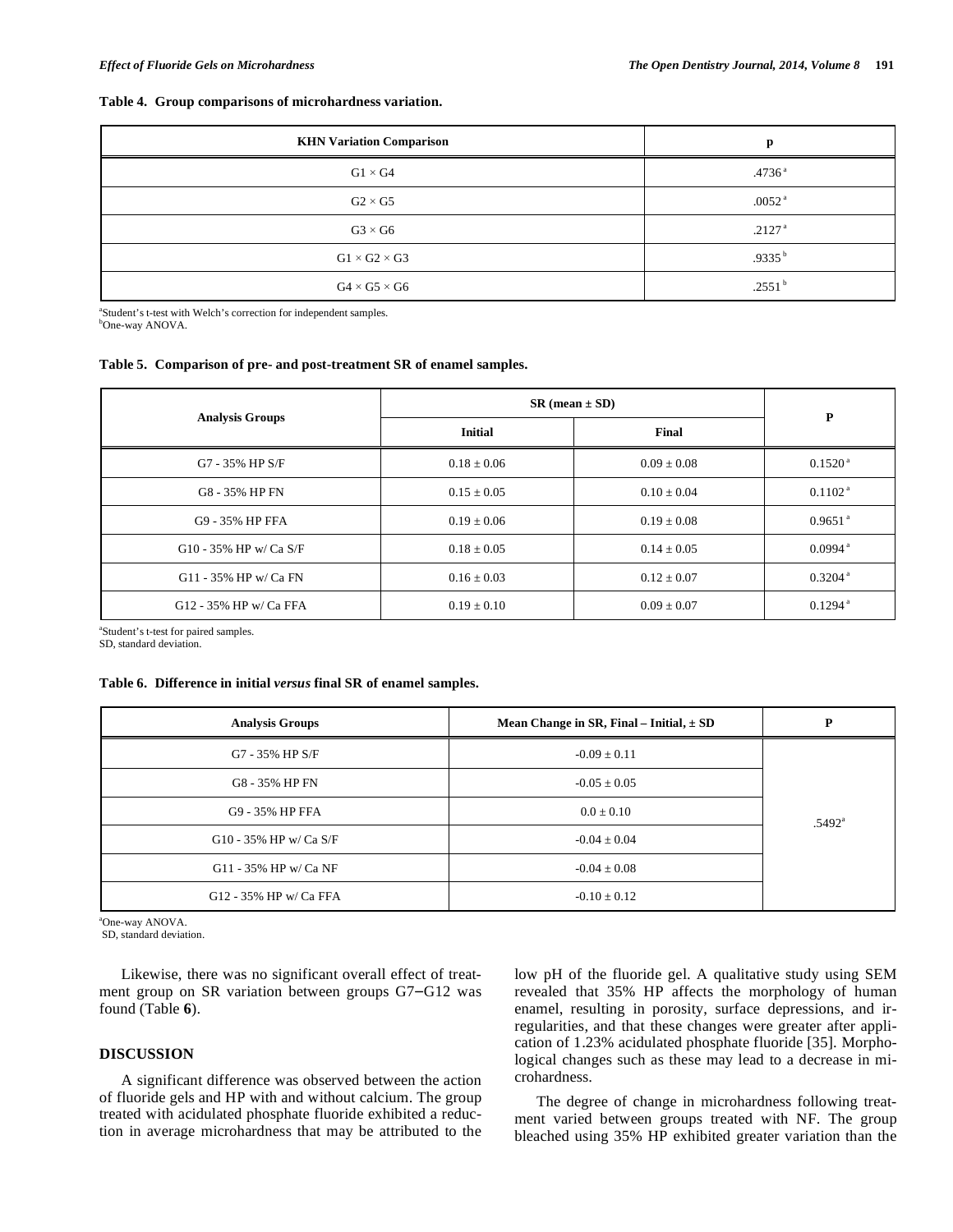group bleached with a combination of 35% HP and calcium, possibly due to the restorative action of calcium ions. Previous studies have demonstrated that incorporation of calcium acid solutions can reduce the mineral loss in enamel by 50% [36]. Although bleaching agents are near neutral in pH, [37] it is possible that the saturation of the enamel surface during bleaching is dependent on the agent used, and an ionic balance [38] promoting the deposition of calcium may be achieved at partially-saturated enamel surfaces [32].

The use of 35% HP without fluoride resulted in a reduction in average KHN. Application of peroxides may reduce the concentration of calcium phosphate [18, 21, 23, 31, 32, 37, 39] and fluoride in enamel [21, 32]. In previously reported experiments, specimens treated with fluoridated bleaching agents experienced minor demineralization and erosion and decreases in microhardness without compromising the efficiency of clearance [24]. Preliminary studies have demonstrated that the addition of fluoride to 10% carbamide peroxide increased ion saturation during bleaching and reduced enamel demineralization [24, 32], confirming the results obtained in this study.

There was no significant difference in SR between samples treated with fluoride gels or hydrogen peroxide with or without calcium, or in the initial and final roughness of individual samples. This finding confirms the results of *in vivo* studies in which no differences were observed in the SR of enamel replicas treated using 38% HP or 35% carbamide peroxide [40]. However, other studies have reported an increase in enamel roughness after whitening [26, 33], which promoted bacterial adhesion [33]. Topical application of fluoride has also been reported effective in reducing roughness after bleaching [41], contrary to the results obtained in this study.

The presence of saliva prevents the demineralizing effect of whitening gels *in vivo* better than *in vitro* [8]. The constant presence of saliva and fluoride may minimize changes in the enamel through the deposition of crystals of calcium fluoride, mitigating the effects of demineralization, prolonging the health of the tooth, and preventing changes that may damage the structure of bleached teeth [42]. Our methodology omitted the use of artificial saliva with the intention of assessing only the effects of topical fluoride gels on bleached enamel. It is suggested that further studies be performed with different fluoride therapies (such as daily use solutions).

#### **CONCLUSION**

1. Omission of fluoride treatment during bleaching was associated with a reduction in average enamel microhardness.

2. Acidulated phosphate fluoride combined with 35% hydrogen peroxide caused a reduction in average Knoop microhardness after bleaching.

3. Flugel neutral fluoride had a variable effect on microhardness when combined with calcium-containing 35% hydrogen peroxide.

4. No difference in surface roughness was observed with any combination of treatments.

# **CONFLICT OF INTEREST**

The authors confirm that this article content has no conflict of interest.

## **ACKNOWLEDGEMENTS**

This article was supported by Institutional Program for Scientific Initiation and Technological Development and Innovation Federal University of Pará (PROPESP / PIBIC / UFPA) and the FGM which provided the bleaching agents.

#### **REFERENCES**

- [1] Haywood VB, Haymann HO. Nightguard vital bleaching. Quintessence Int 1989; 20(3): 173-6.
- [2] Vieira GF, Arakaki Y, Caneppele TM. Spectrophotometric assessment of the effects of 10% carbamide peroxide on enameltranslucency. Braz Oral Res 2008; 22(1): 90-5.
- [3] Watts A, Addy M. Tooth discolouration and staining: a review of the literature. Brit Dent J 2001; 190: 309-16.
- [4] Meireles SS, Santos IS, Bona AD, Demarco FF. A double-blind randomized clinical trial of two carbamide peroxide tooth bleaching agents: 2-year follow-up. J Dent 2010; 38: 956-63.
- [5] Joiner A. Whitening toothpastes: a review of the literature. J Dent 2010; 38: 17-24.
- [6] Sulieman M, Addy M, MacDonald E, Rees JS. The effect of hydrogen peroxide concentration on the outcome of tooth whitening: an in vitro study. J Dent 2004; 32: 295-9.
- [7] Hattab FN, Qudeimat MA, Al-Rimawi HS. Dental discoloration: an overview. J Esthet Dent 1999; 11(6): 291-310.
- [8] Kim YS, Kwon HK, Kim BI. Effect of nano-carbonate apatite to prevent re-stain after dental bleaching *in vitro*. J Dent 2011; 39(9): 636-42.
- [9] Singh RD, Ram SM, Shetty O, Chand P, Yadav R. Efficacy of casein phosphopeptide-amorphous calcium phosphate to prevent stain absorption on freshly bleached enamel: an in vitro study. J Conserv Dent 2010; 13: 76-9.
- [10] Attin T, Kielbassa AM, Schwanenberg M, Hellwig E. Effect of fluoride treatment on remineralization of bleached enamel. J Oral Rehabil 1997; 24: 282-6.
- [11] Bayrak S, Tunc ES, Sonmez IS, Egilmez T, Ozmen B. Effects of casein phosphopeptide-amorphous calcium phosphate (CPP-ACP) application on enamel microhardness after bleaching. Am J Dent  $2009: 22: 393-6$
- [12] de Oliveira R, Paes Leme AF, Giannini M. Effect of a carbamide peroxide bleaching gel containing calcium or fluoride on human enamel surface microhardness. Braz Dent J 2005; 16(2): 103-6.
- [13] Giannini M, Silva AP, Cavalli V, Leme AF. Effect of carbamide peroxide-based bleaching agents containing fluoride or calcium on tensile strength of human enamel. J Appl Oral Sci 2006; 14: 82-7.
- [14] Milnar FJ. Considering biomodification and remineralization techniques as adjuncts to vital tooth-bleaching regimens. Compend Contin Educ Dent 2007; 28: 234-6, 238-40.
- [15] Attin T, Albrecht K., Becker K., Hannig C, Wiegand A. Influence of carbamide peroxide on enamel fluoride uptake. J Dent 2006; 34: 668-75.
- [16] Haywood VB. History, safety, and effectiveness of current bleaching techniques and aplplications of the nightguard vital bleaching technique. Quintessence Int 1992; 23: 471-88
- [17] Zanet CG, Fava M, Alves LA. *In vitro* evaluation of the microhardness of bovine enamel exposed to acid solutions after bleaching. Braz Oral Res 2011; 25(6): 562-7.
- [18] Buchalla W, Attin T. External bleaching therapy with activation by heat, light or laser: a systematic review. Dent Mater 2007; 23(5): 586-96.
- [19] Justino LM, Tames DR, Demarco FF. *In situ* and *in vitro* effects of bleaching with carbamide peroxide on human enamel. Oper Dent 2004; 29(2): 219-25.
- [20] Basting RT, Rodrigues AL Jr, Serra MC. The effects of seven carbamide peroxide bleaching agents on enamel microhardness over time. J Am Dent Assoc 2003; 134(10): 1335-42.